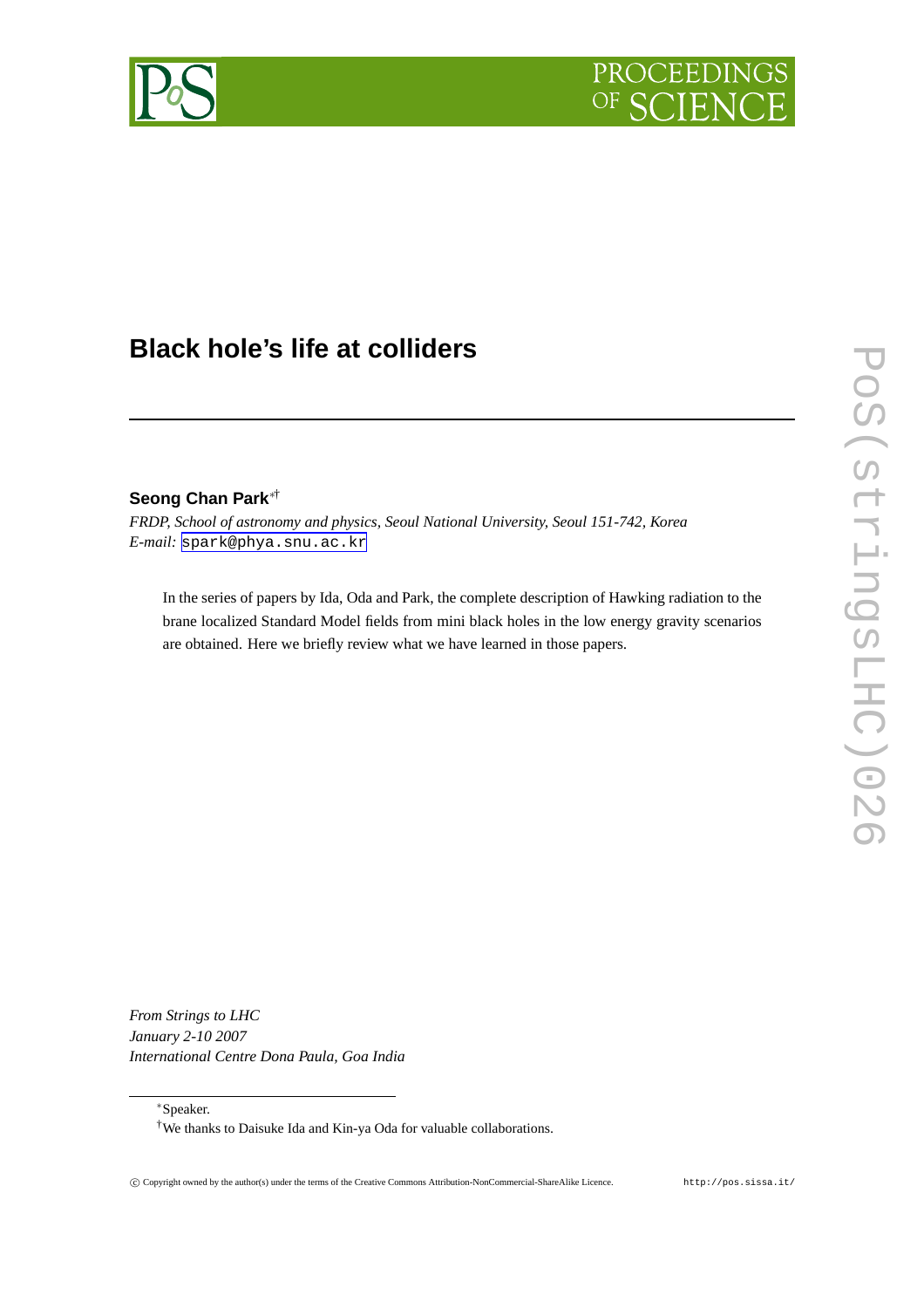# **1. Introduction**

We briefly review recent developments in the mini black hole production and evaporation mainly based on the series of works done by Ida, Oda and Park  $[1, 2, 3, 4]$  $[1, 2, 3, 4]$  $[1, 2, 3, 4]$  $[1, 2, 3, 4]$ . In the low energy gravity scenarios such as ADD and RS-I, the CERN Large Hadronic collider (LHC) will become a black hole factory [[5](#page-8-0), [6](#page-8-0)]. Above the TeV Planck scale, the classical production cross section of the  $(4+n)$ -dimensional black hole grows geometrically  $\sigma \sim \frac{s^{1/(n+1)}}{s}$ , with  $\sqrt{\hat{s}}$  being the center of mass energy of the parton scattering.

Once produced, black hole loses its energy or mass primarily via Hawking (thermal) radiation. The Hawking radiation goes mainly into the standard model quarks and leptons (spinors) and gauge bosons (vectors) localized on the brane, except for a few gravitons and Higgs boson(s). The quanta of Hawking radiation will have characteristic energy spectrum determined by the Hawking temperature and the greybody factor. The process of Hawking radiation in four dimensional rotating black hole has been treated in detail by Teukolsky, Press, Page and others in 1970s'. In higher dimensions, however, it is shown that the process has quite different features.

- Hawking temperaure  $T_H \propto (M_{bh})/M_*$ <sup>1/(*n*+1)</sup> of a (4 + *n*) dimensional black hole is much higher than 4 dimensional one with the *small* fundamental scale *M*<sup>∗</sup> ∼ TeV ≪ *M*Planck. With this high temperature, the number of available degrees of freedom for Hawking radiation are much bigger in  $(4+n)$  dimensions with all the standard model particles localized on the brane [\[8\]](#page-8-0).
- The near horizon geometry of  $(4+n)$  dimensional black hole is quite complicated. Its geometry is different from that of a four dimensional Kerr black hole. With the highly modified geometry in the vicinity of the event horizon, frequency dependent correction factor of Hawking radiation, i.e., greybody factor, is also largely modified (also see the references [\[9, 10, 11](#page-8-0)] as independent studies on the same topic).

To understand the physics of those black holes, we have to understand the greybody factor of higher dimensional, rotating black hole [[12, 13](#page-8-0)].

# **2. Generalized Teukolsky equation and greybody factor**

The induced metric on the three-brane in the  $(4 + n)$ -dimensional Myers-Perry solution [[7](#page-8-0)] with a single nonzero angular momentum is given by

$$
g = \frac{\Delta - a^2 \sin^2 \vartheta}{\Sigma} dt^2 + \frac{2a(r^2 + a^2 - \Delta)\sin^2 \vartheta}{\Sigma} dt d\varphi
$$

$$
- \frac{(r^2 + a^2)^2 - \Delta a^2 \sin^2 \vartheta}{\Sigma} \sin^2 \vartheta d\varphi^2 - \frac{\Sigma}{\Delta} dr^2 - \Sigma d\vartheta^2, \tag{2.1}
$$

where

$$
\Sigma = r^2 + a^2 \cos^2 \vartheta, \quad \Delta = r^2 + a^2 - \mu r^{1-n}.
$$
 (2.2)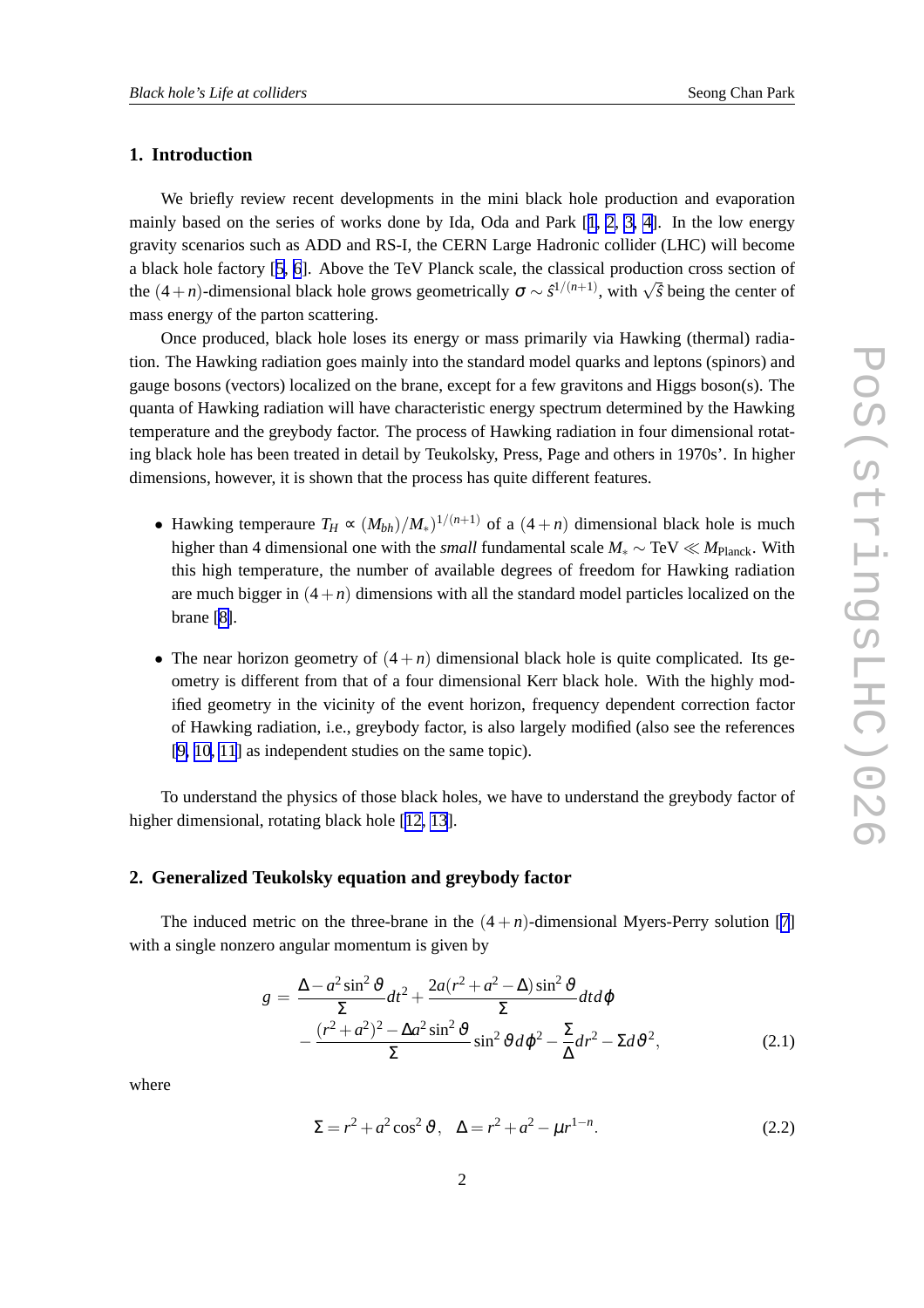<span id="page-2-0"></span>The parameters  $\mu$  and  $\alpha$  are equivalent to the total mass  $M$  and the angular momentum  $J$ 

$$
M = \frac{(2+n)A_{2+n}\mu}{16\pi G_{4+n}}, \quad J = \frac{A_{2+n}\mu a}{8\pi G_{4+n}}
$$
(2.3)

evaluated at the spatial infinity of the  $(4+n)$ -dimensional space-time, respectively, where  $A_{2+n}$  =  $2\pi^{(3+n)/2}/\Gamma((3+n)/2)$  is the area of a unit  $(2+n)$ -sphere and  $G_{4+n}$  is the  $(4+n)$ -dimensional Newton constant of gravitation.

1.Subtracting outgoing wave contamination at NH and separating ingoing and outgoing wave at FF are described. 2.Here we answer the question :what fraction of energy would be radiated into Hawking radiation in spin-down phase.

#### **2.1 Asymptotic solutions in Kerr-Newman frame**

We are given a linear, second-order equation, say

$$
\frac{d^2R}{dr^2} + \eta \frac{dR}{dr} + \tau R = 0,
$$
\n(2.4)

where  $\eta$  and  $\tau$  are determined in Kerr-Newman frame as:

$$
\eta = -\frac{(s-1)\Delta' + 2iK}{\Delta},\tag{2.5}
$$

$$
\tau = \frac{2i\omega r(2s - 1) - \lambda}{\Delta}.
$$
\n(2.6)

$$
\Delta = r^2 + a^2 - (r_H^2 + a^2) \left(\frac{r_H}{r}\right)^{n-1},
$$

$$
K = (r^2 + a^2)w - ma.
$$
 (2.7)

The asymptotic solutions are given at NH and FF limits:

$$
R^{\rm NH} \sim W_{\rm in} + W_{\rm out} e^{2ikr_*} \Delta^s, \tag{2.8}
$$

$$
R^{\rm FF} \sim Y_{\rm in} r^{2s-1} + Y_{\rm out} e^{2ikr_*}/r. \tag{2.9}
$$

## **2.2 BC: Subtracting outgoing contamination at NH**

The solutions near the horizon  $r \rightarrow r_H$  are

$$
R_{\text{in}}^{\text{NH}} = 1 + a_1(r - r_H) + \frac{a_2}{2}(r - r_H)^2 + \cdots,
$$
  
\n
$$
R_{\text{out}}^{\text{NH}} = e^{2ikr_*}(r - r_H)^s (1 + b_1(r - r_H) + \cdots),
$$
\n(2.10)

where the coefficients  $a_i$ 's and  $b_i$ 's are straightforward to compute:

$$
a_1 = -\frac{\tau_{-1}}{\eta_{-1}},\tag{2.11}
$$

$$
a_2 = -\frac{(\eta_0 + \tau_{-1})a_1 + \tau_0}{1 + \eta_{-1}},
$$
\n(2.12)

$$
\cdots, \qquad (2.13)
$$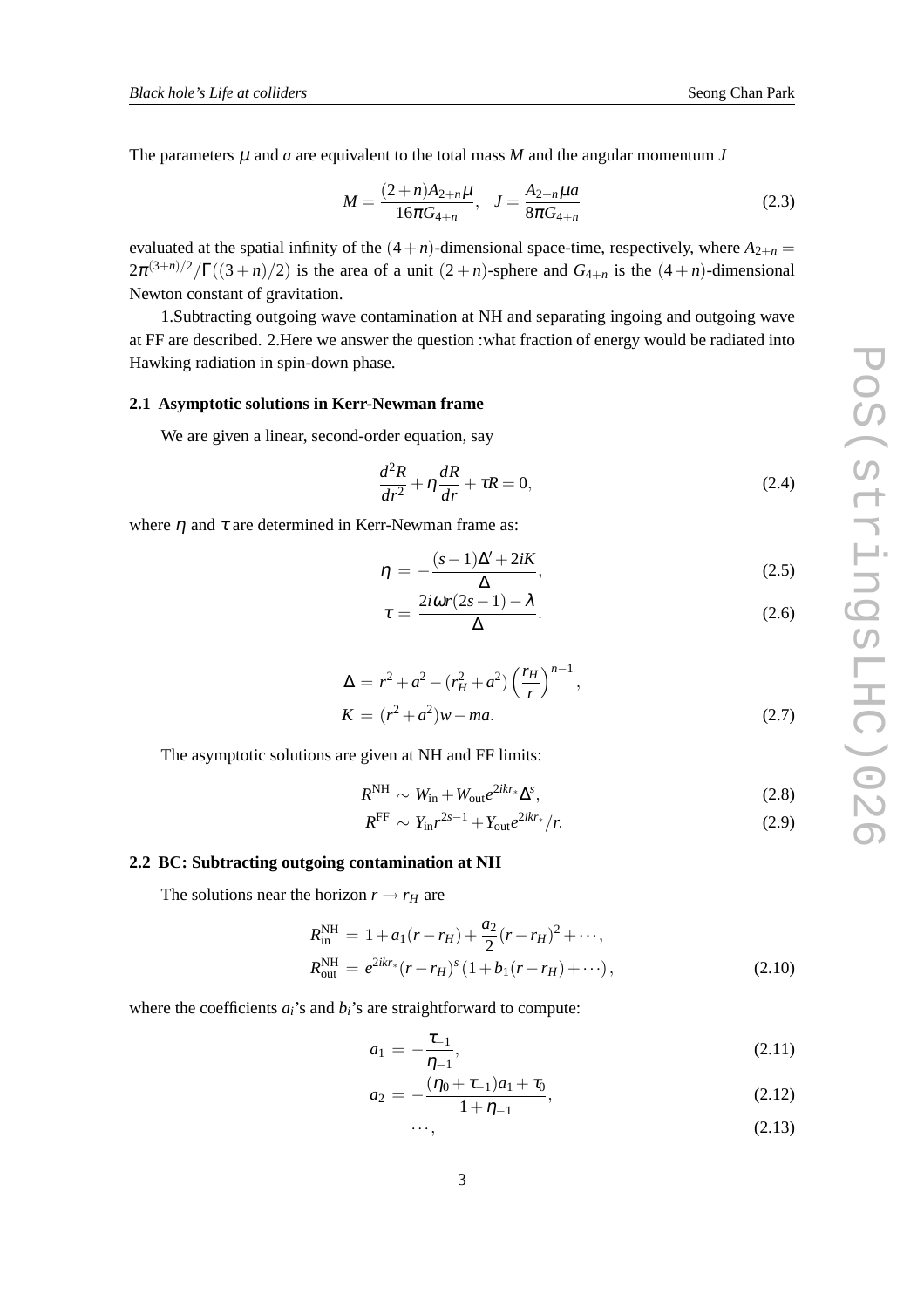where  $\eta_j$  and  $\tau_j$  are *j*-th order coefficients of Taylor expansion of  $\eta$  and  $\tau$ , respectively.

For  $s = 1/2$  and 1,

$$
\tau_{-1} = \frac{2i\omega\delta_{s,1} - \lambda}{\Delta_1},\tag{2.14}
$$

$$
\tau_0 = \lambda \frac{\Delta_2}{\Delta_1^2} + \delta_{s,1} \frac{2i\omega}{\Delta_1^2} (\Delta_1 - \Delta_2), \qquad (2.15)
$$

$$
\eta_{-1} = \frac{1}{2} \delta_{s,1/2} - 2i \frac{K_0}{\Delta_1},\tag{2.16}
$$

$$
\eta_0 = -\frac{2i}{\Delta_1^2} (K_1 \Delta_1 - K_0 \Delta_2), \tag{2.17}
$$

where

$$
\Delta_1 = 2 + (n - 1)(1 + a^2),\tag{2.18}
$$

$$
\Delta_2 = 1 - n(n-1)(1+a^2)/2, \tag{2.19}
$$

$$
K_0 = (1 + a^2)\omega - am,
$$
\n(2.20)

$$
K_1 = 2\omega. \tag{2.21}
$$

The problem is to integrate Eq.[2.4](#page-2-0) from purely ingoing initial conditions at  $r = r_0$  out to  $r \rightarrow \infty$ . Choosing the positive choice for *s* makes *Y*in stable and easily determined by an outward integration. However, for such an integration  $R_{\text{out}}^{\text{NH}}$  is unstable against contaminating the purely ingoing solution. We can avoid the difficulty in mid-integration, relying on a mathematical transformation of the equation to stabilize the solutions in the two asymptotic regimes  $r \rightarrow r_H$  and  $r \rightarrow \infty$  as follows. To counteract the above contamination, let

$$
\tilde{R} = R - (1 + a_1(r - r_H)).
$$
\n(2.22)

Then *f* satisfies the equation

$$
\mathscr{L}\tilde{R} = g,\tag{2.23}
$$

where  $\mathcal{L} = d^2/dr^2 + \eta d/dr + \tau$  and  $g = -\mathcal{L} (1 + a_1(r - r_H)) = -\eta a_1 - \tau (1 + a_1(r - r_H))$ . Equation 2.23 is now stably integrated through both asymptotic regimes, i.e., from the near horizon to far field regimes.

Near the horizon,  $\tilde{R}$  becomes

$$
\tilde{R}(r \to r_H) = \frac{a_2}{2}(r - r_H)^2 + \cdots. \tag{2.24}
$$

# **2.3 Separating solution at FF**

For  $s = 1/2$ ,

$$
R_{\text{in}}^{\text{FF}} \sim 1 + \frac{c_1^f}{r} + \frac{c_2^f}{r^2} + \frac{c_3^f}{r^3} + \cdots,
$$
  
\n
$$
R_{\text{out}}^{\text{FF}} \sim e^{2ikr_*} \frac{1}{r} (1 + \frac{d_1^f}{r} + \frac{d_2^f}{r^2} + \cdots),
$$
\n(2.25)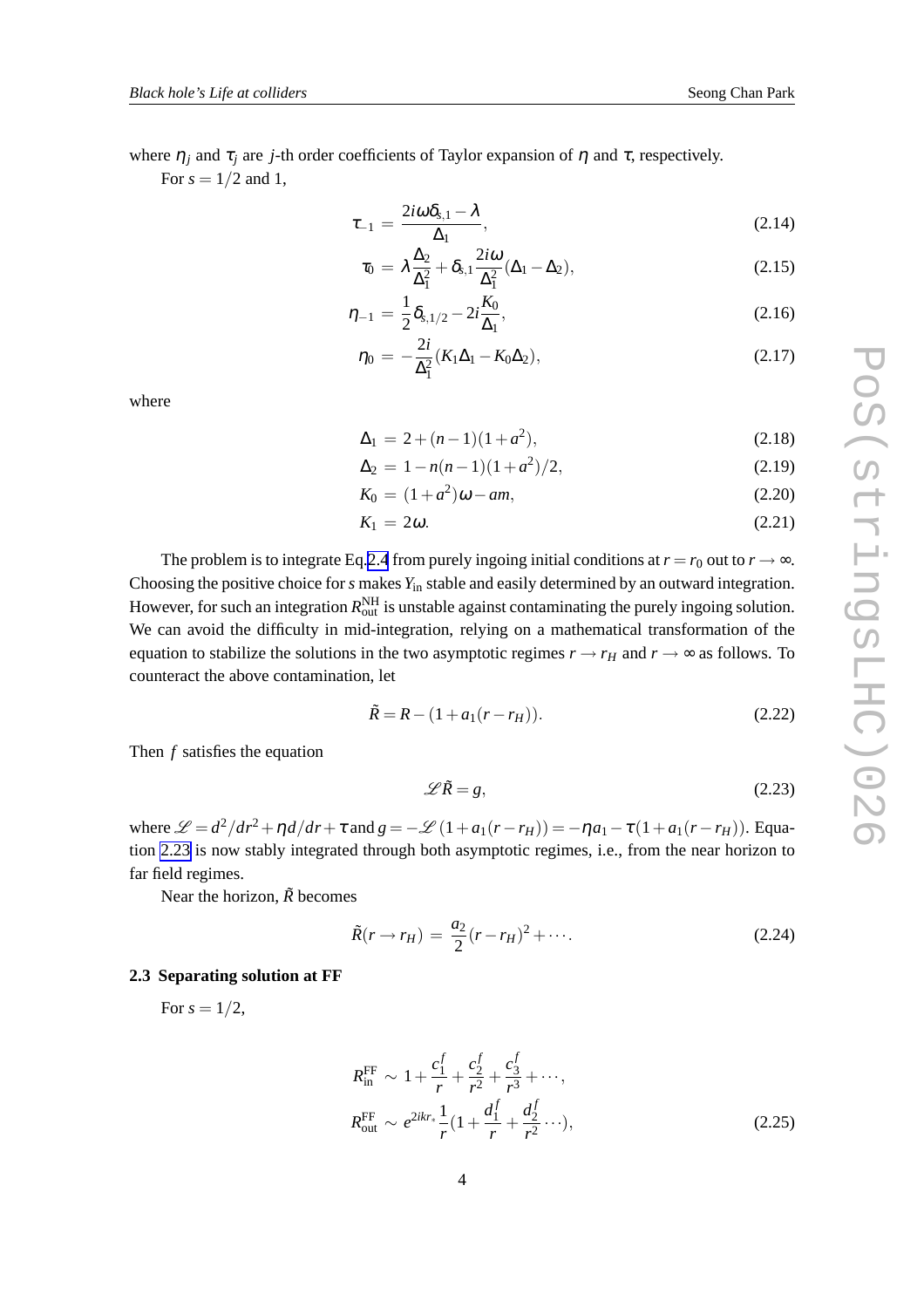where

$$
c_1^f = -i\frac{\lambda}{2\omega},\tag{2.26}
$$

$$
\cdots \hspace{1.5cm} (2.27)
$$

Then,  $\tilde{R}_{1/2}$  becomes

$$
\tilde{R}_{1/2}(r \to \infty) \simeq (Y_{\text{in}} + 1 - a_1) + a_1 r + \frac{Y_{\text{in}} c_1^f}{r} + Y_{\text{out}} \frac{e^{2i\omega r_*}}{r}.
$$
\n(2.28)

Using this expression, we can easily read out *Y*'s without numerical difficulties. Finally, the greybody factor could be written as

$$
\Gamma_{s=1/2} = 1 - \frac{2\omega}{|c_1^f|} \frac{|Y_{\text{out}}|^2}{|Y_{\text{in}}|^2}.
$$
\n(2.29)

For  $s = 1$ ,

$$
R_{\text{in}}^{\text{FF}} \sim r\left(1 + \frac{c_1^{\nu}}{r} + \frac{c_2^{\nu}}{r^2} + \frac{c_3^{\nu}}{r^3} + \cdots\right),
$$
  
\n
$$
R_{\text{out}}^{\text{FF}} \sim e^{2ikr_*} \frac{1}{r} \left(1 + \frac{d_1^{\nu}}{r} + \frac{d_2^{\nu}}{r^2} + \frac{d_3^{\nu}}{r^3} + \cdots\right),
$$
\n(2.30)

where

$$
c_1^{\nu} = -i\frac{\lambda}{2\omega},\tag{2.31}
$$

$$
c_2^{\nu} = -\frac{\lambda^2 - 4a\omega(a\omega - m)}{8\omega^2},
$$
\n(2.32)

Then,  $\tilde{R}_1$  becomes

$$
\tilde{R}_1(r \to \infty) \simeq (Y_{\rm in} - a_1) r + (Y_{\rm in} c_1^{\nu} - 1 + a_1) + \frac{Y_{\rm in} c_2^{\nu}}{r} + Y_{\rm out} \frac{e^{2i\omega r_*}}{r}.
$$
\n(2.33)

Using this expression, we can easily read out *Y*'s without numerical difficulties. Finally, the greybody factor could be written as

$$
\Gamma_{s=1} = 1 - \frac{2\omega^2}{|c_2^v|} \frac{|Y_{\text{out}}|^2}{|Y_{\text{in}}|^2}.
$$
\n(2.34)

### **3. Hawking radiations of mini-black hole**

Schematically black hole evolution follows five successive steps as is depicted in Fig.1: the production phase, the balding phase, the spin-down phase, the Schwarzschild phase and the Planck phase. When a black hole is produced in high energy collision (production phase), the geometry is highly irregular, and could even be topologically non-trivial. By emitting (bulk) gravitons and other particles, the black hole will be settled down to a rotating black hole which is supposed to be well described by Myers-Perry solution in  $(4+n)$  dimensional spacetime (balding phase).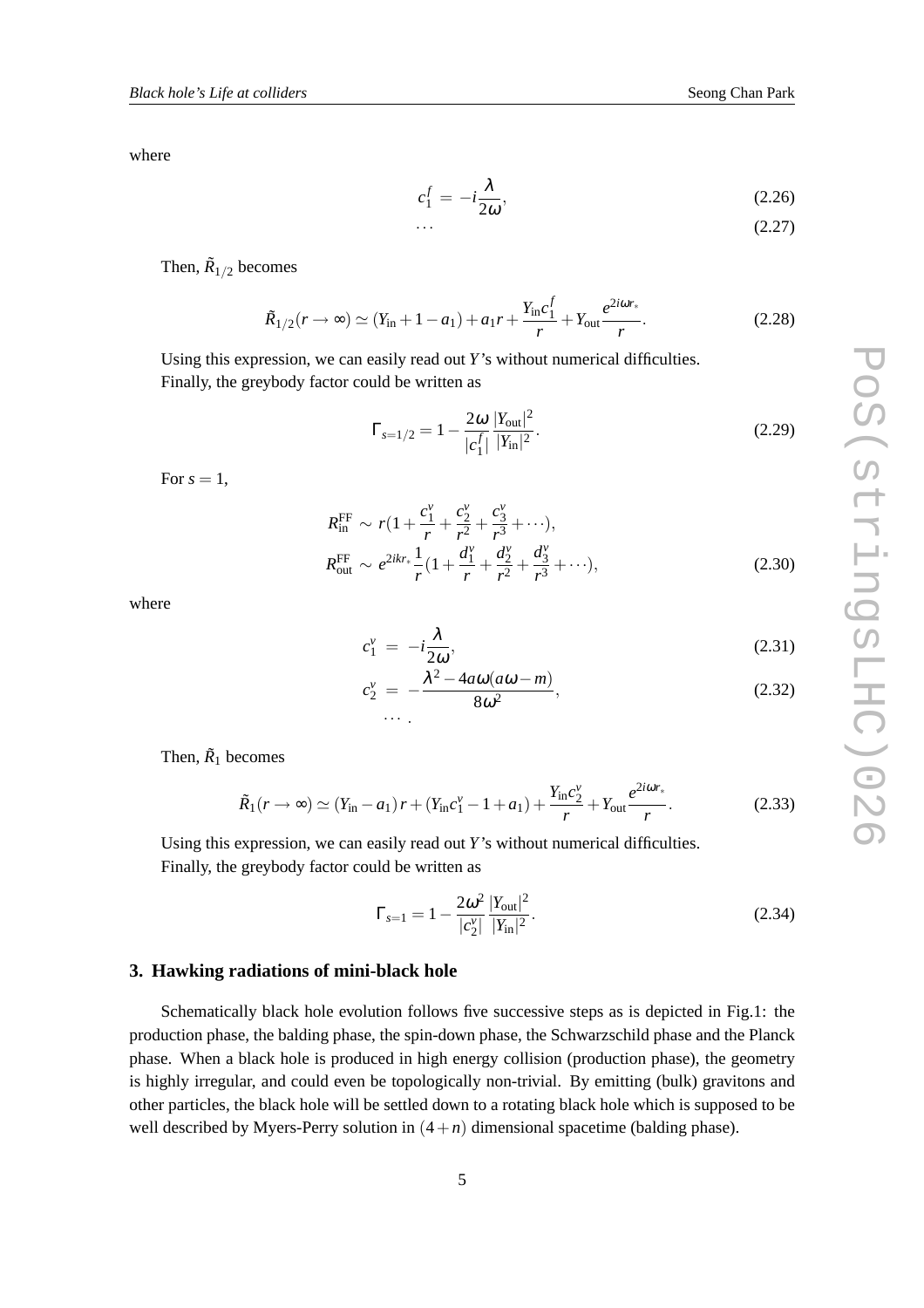<span id="page-5-0"></span>The decay in spin-down and Schwarzschild phases are calculable in terms of Hawking radiation. We are interested in those phases (spin-down phase and Schwarzschild phase) and would answer what fraction of energy will be lost in each of these phases.

The rate of energy (and angular momentum) loss by Hawking radiation is given as follows:

$$
-\frac{d}{dt}\left(\frac{M}{J}\right) = \frac{1}{2\pi}\sum_{s,l,m}g_s\int_0^\infty d\omega \langle N_{s,l,m}\rangle\left(\frac{\omega}{m}\right),\tag{3.1}
$$

where  $g_s$  is the number of "massless" degrees of freedom at temperature  $T$ , namely, the number of degrees of freedom whose masses are smaller than *T*, with spin *s*. The expected number of particles of the species of spin *s* emitted in the mode with spheroidal harmonics *l*, axial angular momentum *m* is

$$
\langle N_{s,l,m} \rangle = \frac{{}_s \Gamma_{l,m}(a,\omega)}{e^{(\omega - m\Omega)/T} - (-1)^{2s}}.
$$
\n(3.2)



**Figure 1:** Hawking radiation from  $D = 10$  black hole.  $s = 1, a = 0.01, 0.3, 0.6, 0.9, 1.2, 1.5$ .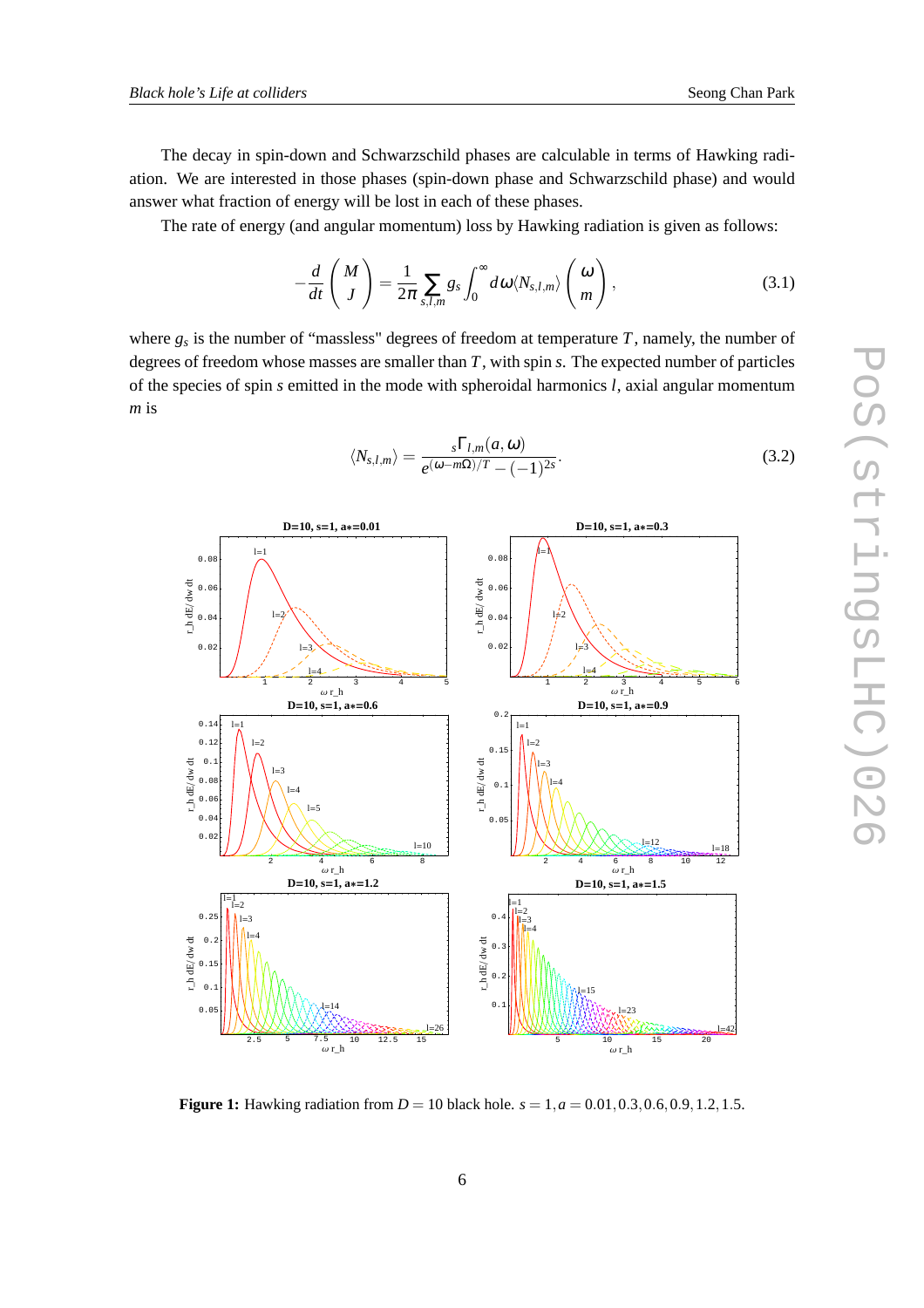# **4. Time evolution**

From the ratio of energy and angular momentum in eq[.3.1,](#page-5-0) we can define a scale invariant function  $γ(a<sub>s</sub> = a/r<sub>s</sub>)$  as follows:

$$
\gamma^{-1}(a_s) \equiv \frac{d \ln a_s}{d \ln M} \tag{4.1}
$$

$$
= \frac{n+2}{2} \left( \frac{1}{a} \frac{dJ}{dM} - \frac{2}{n+1} \right).
$$
 (4.2)

Now we calculate the ratio of final( $M_f$ ) and initial( $M_i$ ) energy of black hole by integrating the eq.4.1 with  $a<sub>s</sub>(ini)$  for initial angular momentum.

$$
\frac{M_f}{M_i} = \text{Exp}\left(\int_{a_s(\text{ini})}^{a_s(\text{final})} da_s \frac{\gamma(a_s)}{a_s}\right). \tag{4.3}
$$

The amount of energy which is radiated in spin-down phase ( $0 \approx a_s(\text{final}) \leq a_s \leq a_s(\text{ini}))$ ) is  $(M_i M_f$ ) and  $M_f$  will be also radiated in Schwarzschild phase where the angular momentum of black hole is zero.

Next, let us consider the evolution of the black hole. Since time scales as  $r_s^{n+3}$  in  $(4+n)$ dimensions<sup>1</sup>, it is convenient to introduce scale invariant rates for energy and angular momentum as follows.

$$
\alpha(a_s) \equiv -r_s^{n+3} \frac{d \ln M}{dt}, \qquad (4.4)
$$

$$
\beta(a_s) \equiv -r_s^{n+3} \frac{d \ln J}{dt},\tag{4.5}
$$

with these new variables  $\gamma(a_s)$  can be written as  $\gamma^{-1}(a_s) = \beta/\alpha(a_s) - (n+2)/(n+1)$ . We also introduce dimensionless variables *y* and *z* to take angular momentum and mass of the hole:

$$
y \equiv -\ln a_s,\tag{4.6}
$$

$$
z \equiv -\ln \frac{M}{M_{\cdot}},\tag{4.7}
$$

then finally we get the time variation of energy and angular momentum in terms of scale-invariant time parameter  $(\tau = r_s^{-n-3}(\text{ini})t)$  with initial mass of the hole:

$$
\frac{dz}{dy} = \frac{\alpha}{\beta - \alpha \left(\frac{n+2}{n+1}\right)},
$$
\n
$$
\frac{dy}{d\tau} = (\beta - \alpha \left(\frac{n+2}{n+1}\right)) e^{\frac{n+3}{n+1}z}.
$$
\n(4.8)

After finding the solutions  $z(y)$  and  $\tau(y)$  of the coupled differential equations 4.8, one can get *y*( $\tau$ ) and *z*( $\tau$ ), hence *a<sub>s</sub>* and *M*/*M*<sub>*i*</sub>, as a function of time. From these, one can find how other quantities evolve, such as the area.

<sup>1</sup>We can easily understand this by simply looking at the formula <sup>−</sup>*dM*/*dt* <sup>∼</sup> *AT*<sup>4</sup> where the surface area of horizon *A* ∼ *r*<sub>*s*</sub><sup>2</sup> for brane fields and the temperature of the hole *T* ∼ 1/*r*<sub>*s*</sub> and *M* ∼  $r_s^{n+1}$ .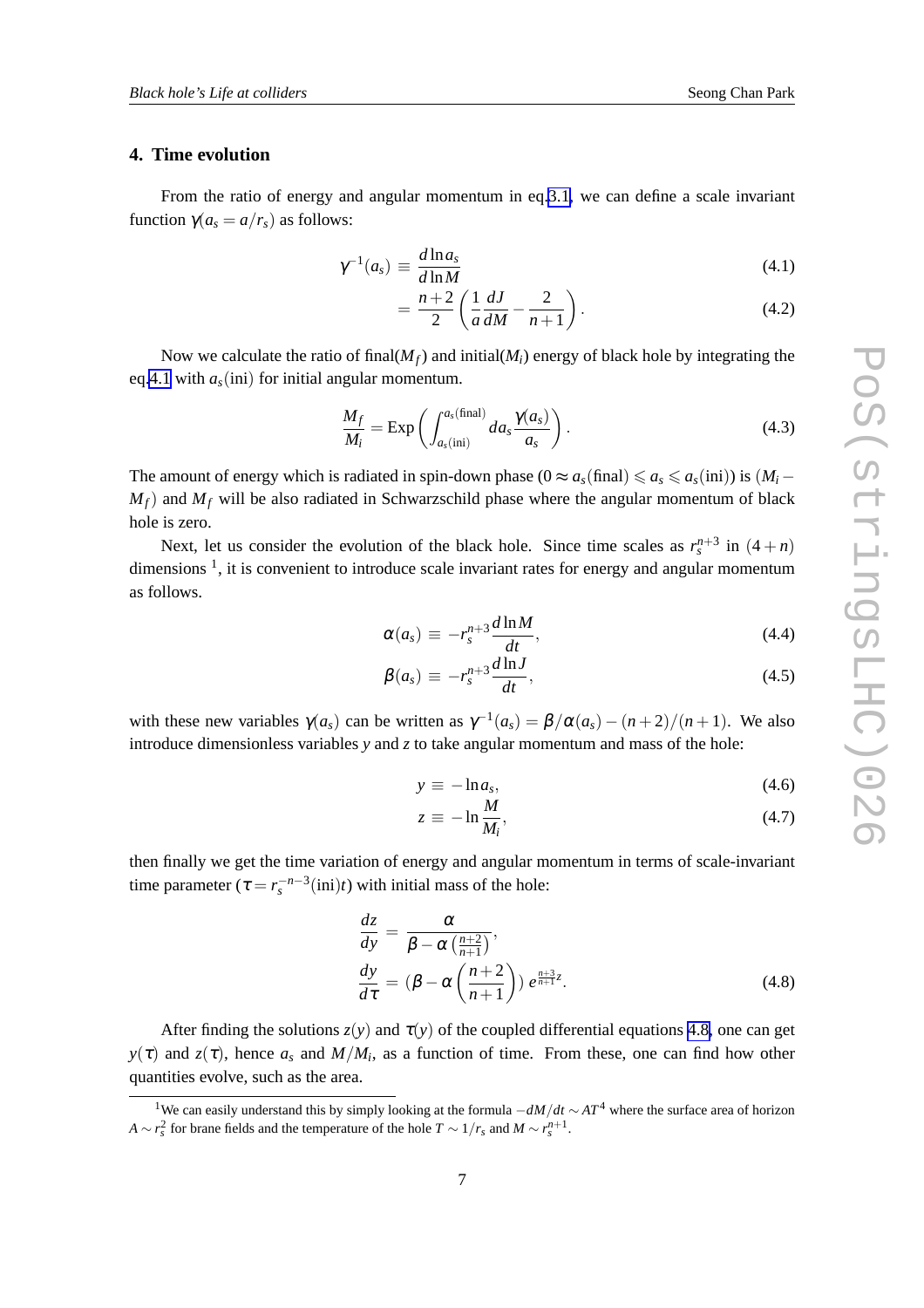

**Figure 2:** Evolution of bh in  $D = 10$ .

Up to now we have used a unit where the size of event horizon is fixed as  $r_h = 1$  and angular momentum of the hole is parameterized by  $(a_h = a/r_h)$ . For conversion of unit, the following expressions are useful with  $a_s = a_h/(1 + a_h^2)^{1/(n+1)}$ .

$$
\alpha(a_s) = -t_n^{n+1} (1 + a_h^2)^{\frac{2}{n+1}} r_h^2 \frac{dM}{dt},
$$
\n(4.9)

$$
\beta(a_s) = -\kappa_n^{n+1} (1 + a_h^2)^{\frac{2}{n+1}} r_h^2 \frac{1}{a} \frac{dJ}{dt},\tag{4.10}
$$

where

$$
a_n = r_s M^{-\frac{1}{n+1}} = \left(\frac{16\pi G}{(n+2)\Omega_{n+2}}\right)^{\frac{1}{n+1}}, \qquad (4.11)
$$

$$
\kappa_n = \iota_n(\frac{n+2}{2})^{\frac{1}{n+1}}.\tag{4.12}
$$

In Fig.2, black hole evolution in units of the initial mass as a function of rotation parameter  $a<sub>s</sub>$ for scalar(s), fermion(f), vector(v), and sum of all the standard model particles(SM) in  $D = 5$ (left) and  $D = 10$  (right) are shown. The initial angular momentum parameter is fixed by  $a<sub>s</sub> = 0.83$ and 2.67 in  $D = 5$  and  $D = 10$  that are the maximal rotations allowed by the initial collision, respectively. The mass of the hole goes to zero before the rotation parameter goes to zero when only scalar emission is available. However, when all the standard model fields are turned on, the evolution is essentially determined by the spinor and vector radiation. It is found that a black hole spins down quickly at the first stage with large rotation parameter  $a<sub>s</sub>$  and the decrease of rotation parameter slows down as angular momentum of the hole is reduced.

When all the standard model fields are turned on (SM), the evolution is essentially determined by the spinor and vector radiation. The figures show that a black hole spins down quickly at the first stage with large rotation parameter and the decrease of rotation parameter slows down as angular momentum of the hole is reduced.

# **5. Summary and Discussion**

The complete description of Hawking radiation to the brane localized SM fields and the consequent time evolution of mini black hole in the context of low energy gravity scenario has been made.